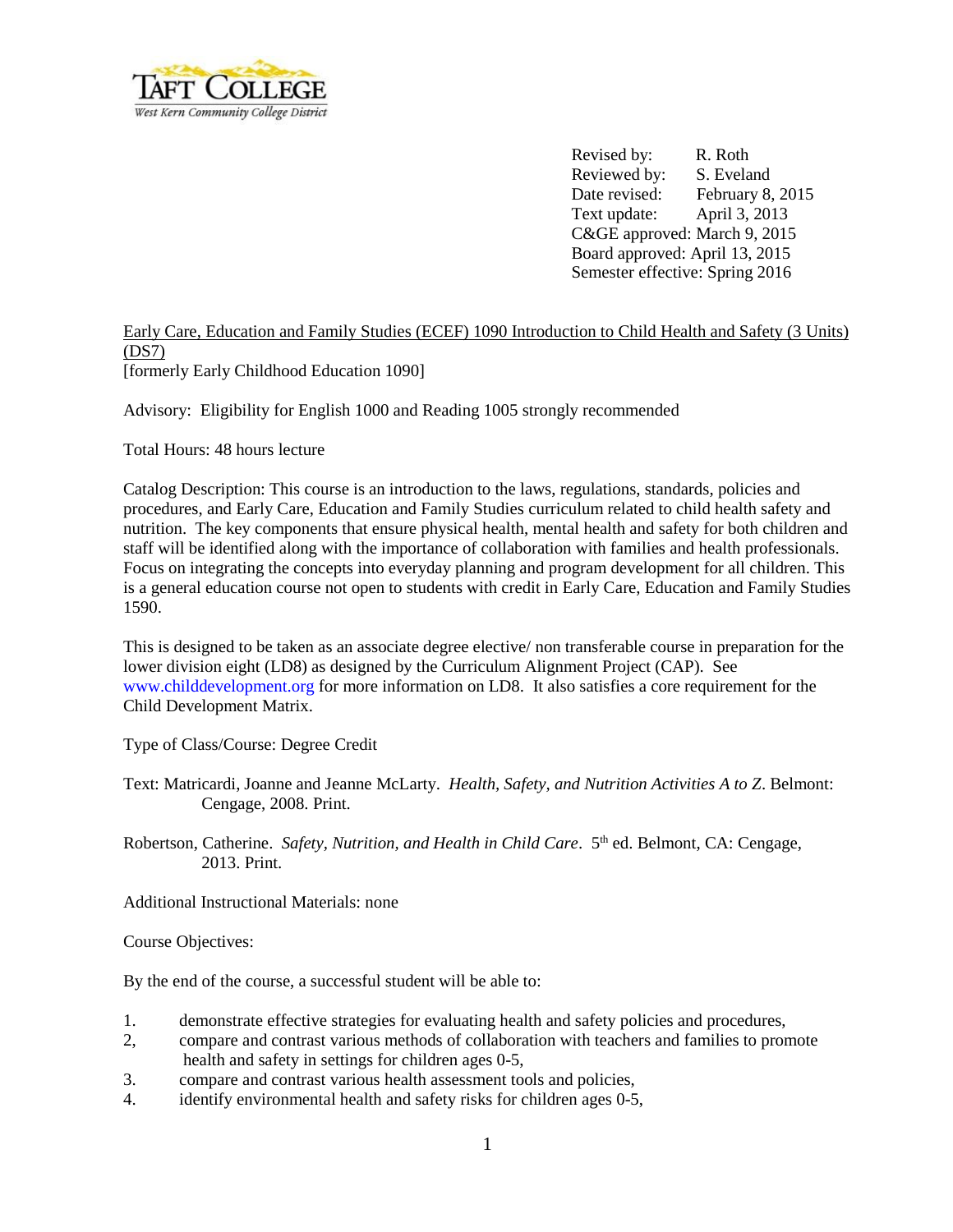

West Kern Community College District

- 5. identify symptoms of common communicable diseases and other health conditions that affect children,
- 6. identify and discuss common health and safety issues in early childhood settings,
- 7. identify characteristics of abuse and neglect and demonstrate knowledge of mandated child abuse reporting procedures,
- 8. differentiate the nutritional needs of various ages of children and plan economical and nutritional meals and snacks based on the individual needs of children,
- 9. write appropriate early childhood curriculum on the topics of health, safety, and nutrition appropriate for families and all children,
- 10. recognize a caregiver's role and responsibility to model good health, safety and nutrition habits,
- 11. research current health issues related to children and families, and
- 12. review laws and regulations (e.g., Title 22, Title 5 Fire Code) supporting health, safety, and nutrition in children's programs.

Course Scope and Content:

- Unit I Preventive Health Care
	- A. Stress control
	- B. Nutrition
	- C. Exercise
	- D. Health appraisals and assessment
	- E. Understanding of family needs
- Unit II Environmental Safety
	- A. Toys and equipment
	- B. Fire, water and natural disaster
	- C. Abuse and assault
	- D. Safety management
	- E. Educational experiences
- Unit III Foods and Nutrients
	- A. Nutritional guidelines
	- B. Nutrients
	- C. Planning and serving meals
	- D. Food safety and economy
	- E. Family preferences
	- F. Cultural awareness

## Unit IV Children's Health Problems

- A. Common childhood illnesses
- B. Accidents
- C. Acute health impairments
- D. Chronic health impairments
- E. Health screening
- F. Abuse and neglect
- G. Communicable Diseases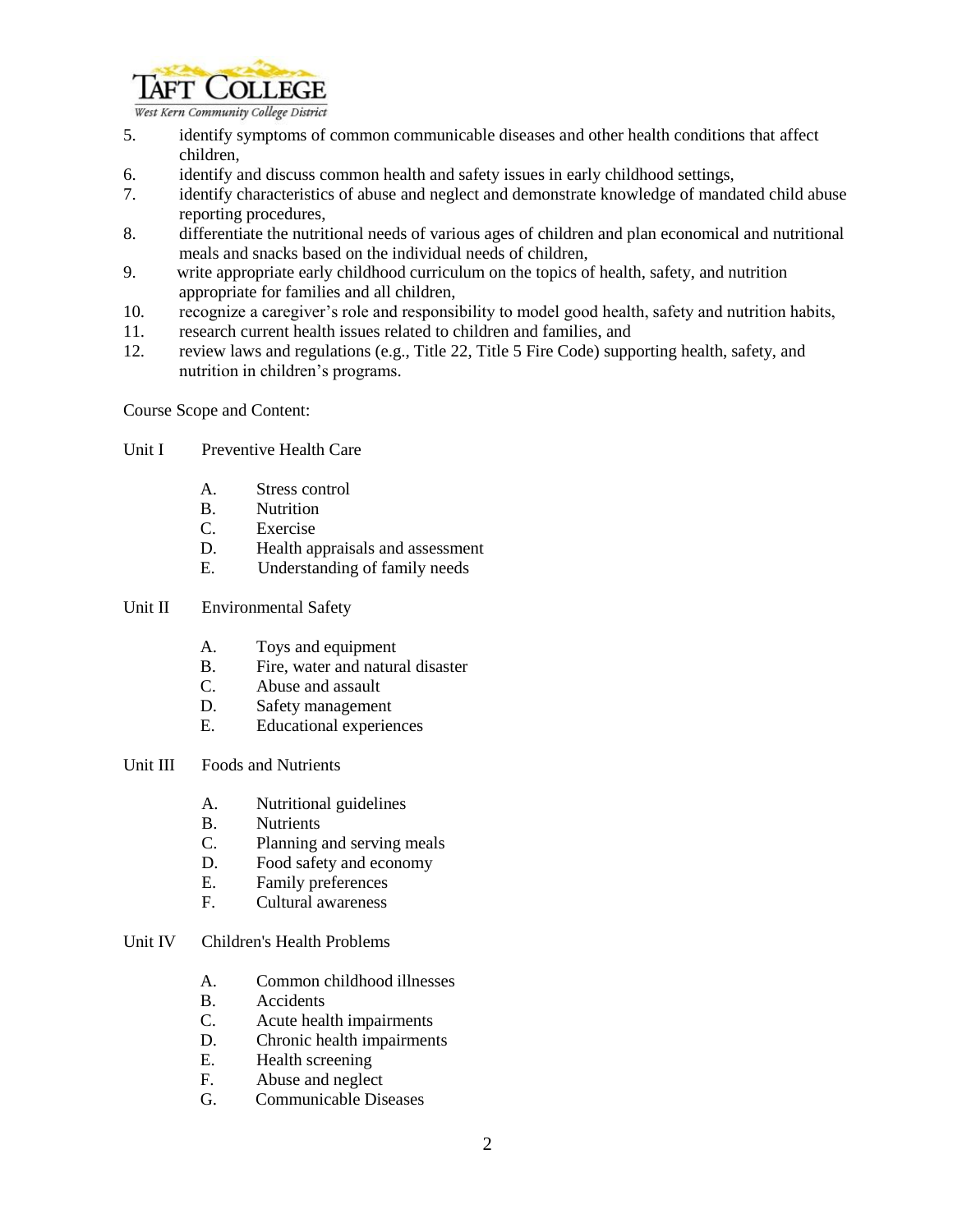

## Unit V Emergency and Medical Procedures

- A. First Aid
- B. CPR
- C. Identification and use of medicines
- Unit VI Health and Safety Facilities and Resources
	- A. Red Cross
	- B. Resource Agencies
	- C. Health Department

Learning Activities Required Outside of Class:

The students in this class will spend a minimum of 6 hours per week outside of the regular class time doing the following:

- 1. Studying<br>2. Skill prac
- Skill practice
- 3. Completing required reading
- 4. Written work

Methods of Instruction:

- 1. Lectures
- 2. Class discussion
- 3. Speakers
- 4. Videos

Method of Evaluation:

- 1. Substantial writing assignments, including:
	- a. essay exams
	- b. written homework
- 2. Computational or non-computational problem-solving demonstrations, including:
	- a. exams
	- b. homework problems
	- c. quizzes
- 3. Skill demonstrations, including: a. class performance
- 4. Other examinations, including:
	- a. multiple choice
	- b. matching items
	- c. true/false items

Supplemental Data: